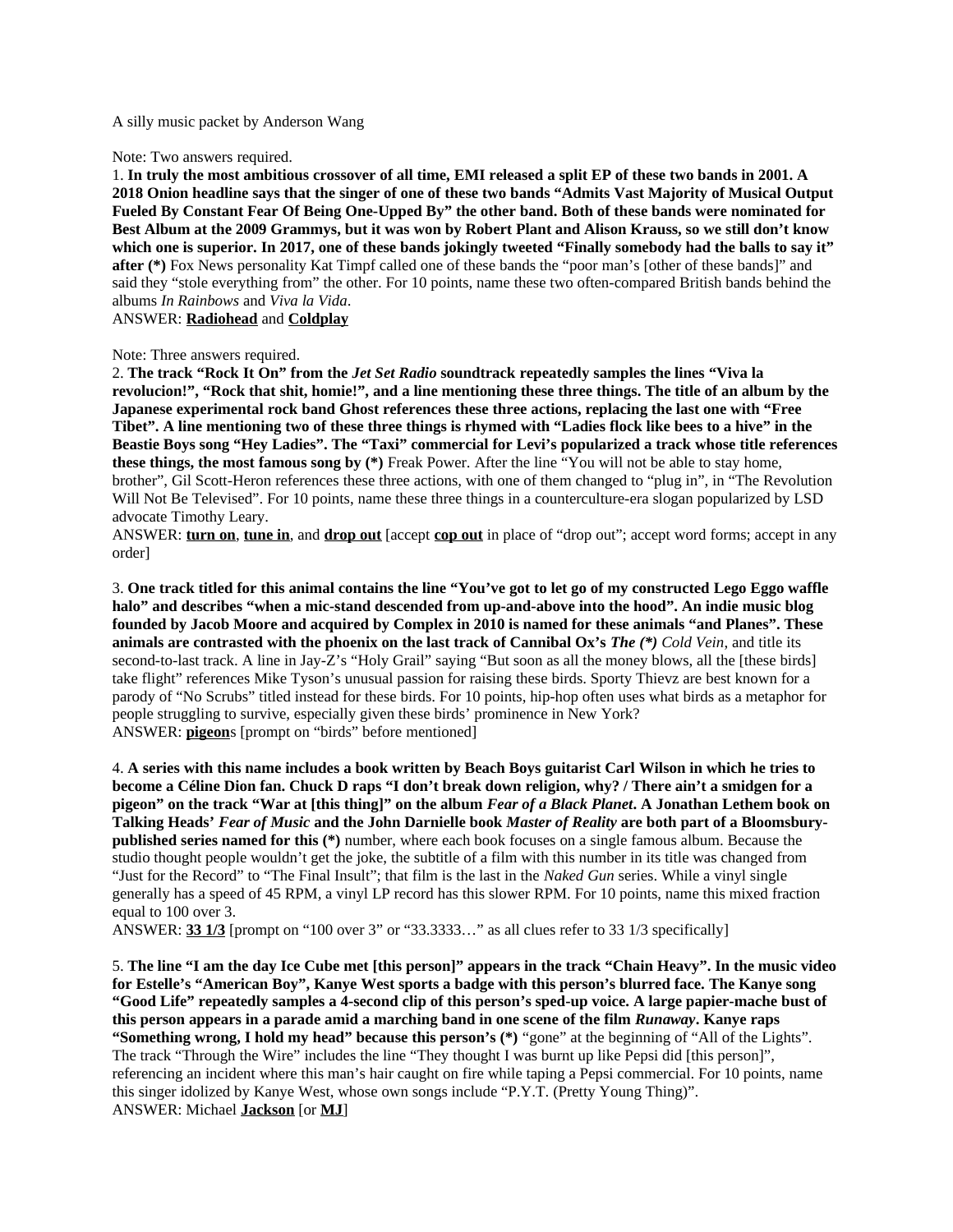6. **Due to a fake leak, a lot of people thought that an album with this title was Animal Collective's** *Centipede Hz***, which is pretty funny since that album begins with the lyrics "Bowser's castle, oh Bowser's castle / shot fire at me". For the compilation** *Musik for Autobahns 2***, Leon Vynehall contributed a track titled "Midnight on" this location. A C major song that plays in this location contains the following melody: eighth notes C, D, E, F, eighth rest, eighth notes E, D, C, D, E, eighth rest, then down to G. "Stanley Kubrick" and "Transcendental Meditative Mutant Ninja Turtles" are tracks on an album named for this location by Alvin Band. One song that plays in this location is badly dubbed with lyrics like "I'll miss you again uncle" and "It's a (\*)** road that you go when you die" in a classic Youtube meme. For 10 points, name this last track of the Special Cup in every *Mario Kart* game.

ANSWER: **Rainbow Road**

7. **The line "We still need a warrior for dreams" begins a Sharpless song titled for this symbol, the second on the album** *The One I Wanted To Be***. A 2018 krautrock album titled for this symbol repeated 3 times contains the excellent tracks "Allé Sauvage" and "Brean Down". The Soul Coughing track "4 out of 5" begins by comparing a woman's knees to this symbol. This is the last symbol in the title of the electro swing album that contains the track "Lone Digger", an LP by Caravan Palace alternately named** *Robot Face***. Billy Fuller, Robert Young, and Portishead member (\*)** Geoff Barrow form a band whose name is the word "beak" followed by this symbol. "A&T" and "A Lot" are among the tracks on a 21 Savage album whose title is this symbol between the words "I Am" and "I Was". For 10 points, name this math symbol that looks like the musical notation for an accent or a decrescendo.

ANSWER: **greater-than** sign [prompt on "right arrow" or equivalents]

8. **This artist supposedly played guitar on the Tyler, the Creator track "Are We Still Friends?", but didn't want to be credited because "he couldn't hear himself". On one album, this artist played guitar solos at the end of the tracks "Lost Somebody" and "Conrad Tokyo" and is shouted out on the track "Ego". This man forayed into country music to produce the acclaimed Loretta Lynn album** *Van Lear Rose***, and duetted with her on the single "Portland, Oregon". This artist sings "When you love me, you love yourself / Love God herself" on the Beyoncé track (\*)** "Don't Hurt Yourself". This founder of the label Third Man Records joined Alison Mosshart, Dean Fertita, and Jack Lawrence to form the supergroup The Dead Weather. For 10 points, *Lazaretto* and *Blunderbuss* are among the solo albums of what guitarist of The White Stripes? ANSWER: **Jack White** [prompt on "White"]

9. **"Moya", the first song on Godspeed You! Black Emperor's** *Slow Riot for New Zero Kanada***, is sometimes alternately titled for this person. One song titled for this person includes the lyrics "All I've known / All I've done / All I've felt was leading to this" and "I've found the one / I've waited for". That song is the most famous on an album that also includes the tracks "Lusty" and "Trans Fatty Acid" and begins "If I should die this very moment". In 2016, saxophonist and** *Hereditary* **soundtrack composer Colin Stetson reimagined a piece by this composer for his album (\*)** *SORROW*. A 1991 recording of that piece, which was mostly unknown at the time, surprisingly sold over a million copies and featured conductor David Zinman and soloist Dawn Upshaw. For 10 points, name this composer that titles the most famous song by Lamb, which samples his *Symphony of Sorrowful Songs*.

ANSWER: Henryk **Górecki** [go-RET-skee]

10. **David Guetta's awfully-named** *Fuck Me I'm Famous* **parties take place at an establishment in this location, which is where the annual DJ Awards are held. The Argentinian DJ Alfredo Fiorito made his reputation at a club here, where he was supposedly discovered by four British DJs who then introduced his style of music to the UK. The notorious Manumission parties took place at a nightclub here that holds the world record for largest capacity, at a whopping 10,000 people. A bar in this place names an oft-remixed trance song by Energy 52 and releases "Chillout Mixes" popular on Youtube. This place is referenced by the title of the Mark Barrott album** *Sketches from an Island***. This island, home to the Pacha and Privilege nightclubs and the Café del Mar, originated the (\*)** Balearic beat music style. For 10 points, name this island that partially titles a Mike Posner song about "[taking] a pill".

ANSWER: **Ibiza** [accept the **Balearic** Islands before "Balearic"; prompt on "Spain"; prompt on "Mediterranean Sea"]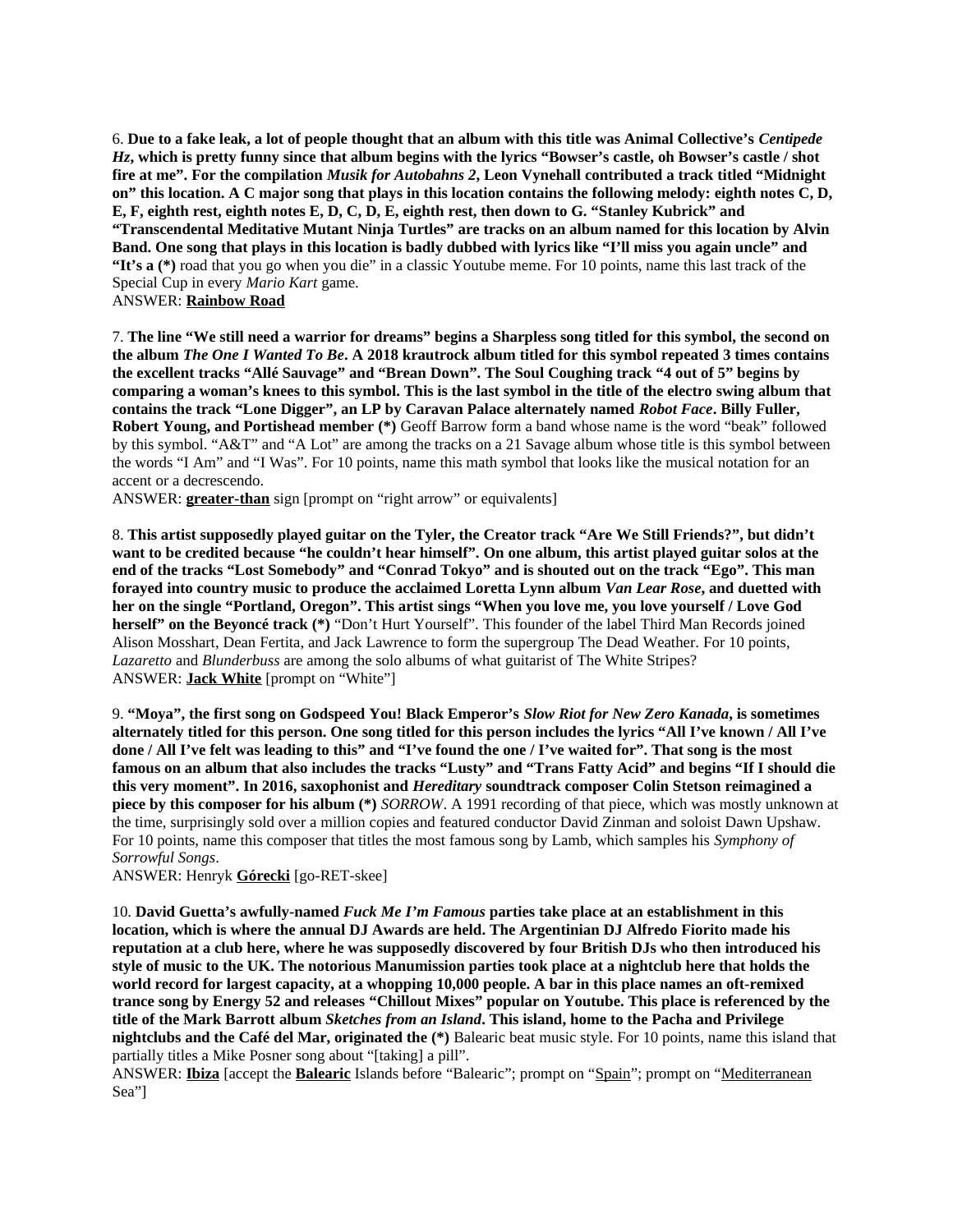11. **In a tribute to this city, the song "Get Well Soon" ends with 40 seconds of silence so that its length is 5 minutes 22 seconds. This city is referenced by a flying bee that appears at the end of a music video set in a world where various buildings are at 90 degree angles and have weird gravity. An event in this city began with a performance of "Timshel" by Marcus Mumford, followed by the songs "Shine", "Giants", and "Rule the World" by a band from this city named (\*)** Take That. Several songs on the album *Sweetener* were written in response to a tragic event in this city that elicited the tweet "broken. from the bottom of my heart, i am so so sorry. i don't have words." For 10 points, a namesake "One Love" concert was held in what British city and organised by Ariana Grande?

# ANSWER: **Manchester**

## Note: Description acceptable.

12. **Appropriately for quizbowl, one of these things in Russia is known as "The Buzzer". A 5-CD compilation of these things includes tracks with titles like "5 Dashes" and "English Man + German Lady", and begins with the track "The Swedish Rhapsody". As part of some weird ARG, Boards of Canada hid recordings that sounded like these things around the world, culminating in the release of** *Tomorrow's Harvest***. Several recordings of these things, including a famous one named for the English folk song "The Lincolnshire Poacher", were collected in** *The Conet Project***. Wilco was sued for sampling a clip from one of these things in their song (\*)** "Poor Places"; that clip repeats the words "Yankee, Hotel, Foxtrot". For 10 points, identify these mysterious things that transmit people saying things like "3 9 7 1 5" over shortwave bands. ANSWER: **numbers station**s [accept answers mentioning both radio **station**s and **number**s; accept answers conveying the idea of "radio stations used by spies/governments to communicate"; prompt on just "radio stations"]

13. **These objects title a song that states "Hold me / fold me / tell me all you want to do". That song, which is the lead single off Flotation Toy Warning's** *The Machine that Made Us***, is titled for a "King of [these things]". One song describes a painting of these plants on a fridge with the line "The three stumps in the foreground remind me that everything is fleeting / as if reminding is what I needed". Another song asks "What about [these plants]? Is that a flower you liked?" before devastatingly saying "I can't remember, you did most of my remembering for me". In The Decembrists' "The Rake's Song", the three children are killed by being drowned, being burned, and being (\*)** fed this plant, which is also mentioned at the end of the Mount Eerie tracks "Two Paintings By Nikolai Astrup" and "Seaweed". For 10 points, digitalis is another name for what flowers also depicted in van Gogh's *Portrait of Dr. Gachet*?

ANSWER: **foxglove**s [accept **digitalis** before mentioned]

14. **In 2016, Michael Stipe covered this song on** *The Tonight Show* **with only a piano accompaniment. One cover of this song was preceded by the singer stating "I guarantee you I will screw this song up" and followed by "I didn't screw it up, did I?" A Midge Ure synthpop cover of this song plays at the beginning of** *Metal Gear Solid V: The Phantom Pain***. This song's artist asked Lulu to smoke a bunch of cigarettes to get her voice to sound scratchy when she covered this song alongside "Watch that Man". In one performance, a cover of the (\*)** Vaselines track "Jesus Doesn't Want Me for a Sunbeam" immediately preceded an acoustic cover of this song. This song's chorus states "Oh no / not me / We never lost control / You're face / to face / With" this song's title figure. For 10 points, name this David Bowie song famously covered by Nirvana on *MTV Unplugged*. ANSWER: "The **Man Who Sold the World**"

15. **The chorus of Lowland Hum's "Under the Rub" states "I keep [doing this action]" and "Can't stop [doing this action]". A song titled for this action has the nonsensical lines "We eat crickets / In the future / Just tastes like / Far from home". In a track from** *Hella Personal Film Festival* **about obsessively performing this action, Open Mike Eagle raps "I won't work without [doing this thing] first". Another song states "Nothing can compete / With the first time you saw her / Passing strangers on the street" performing this action and begins "Time spent sitting all alone / Time spent [doing this]". A single off of Unknown Mortal Orchestra's** *Multi-Love* **is titled (\*)** "Can't Keep [doing this action]". The title of the MGMT track "TSLAMP" is an acronym referencing this action. For 10 points, name this action that some rude quizbowlers might do during the other team's bonus.

ANSWER: **looking** at my **phone** [accept equivalents like "**checking**" or "**staring**" for "looking", or "**cell phone**" for "phone"]